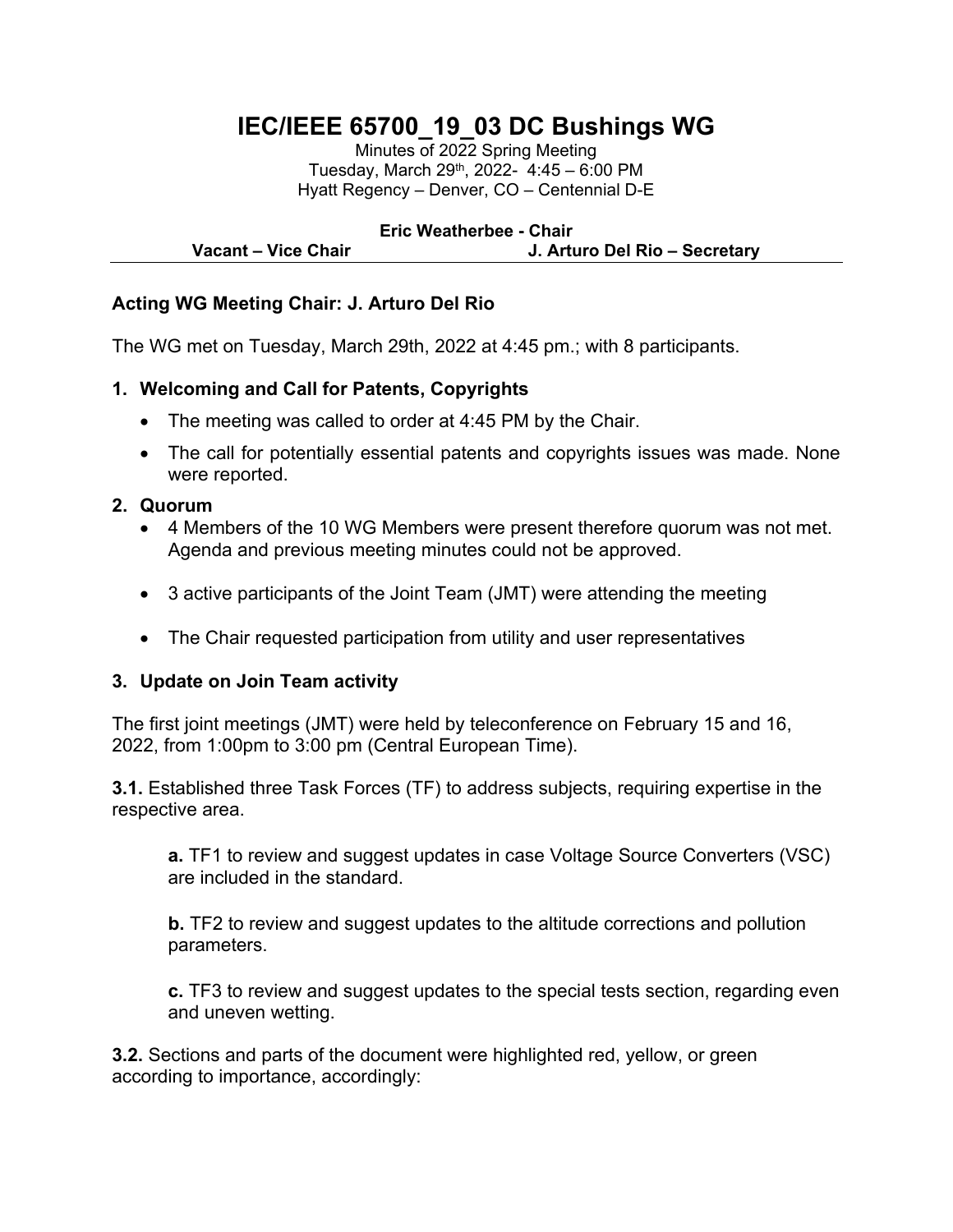**a.** Review and propose updates to Category Green, referring to the compilation of comments and setting up the structure for a Committee Draft (CD).

**b.** Review and propose updates to the complete section 6 in IEC/IEEE 65700-19- 03 since the purpose is unclear.

**c.** A review of the yellow-marked sections in the compilation of comments started and comments from the delegates.

## **4. New business:**

**4.1** How to proceed with **section 6 General requirements?** 

This part seems to be a legacy from an older IEEE DC bushing version and is not 100% aligned with C57.19.00.

In all new standards like C57.19.01 (see below) or C57.19.03 the part of General requirements is only referencing to the main standard

## 3. General requirements

Refer to IEEE Std C57.19.00 for general requirements, definitions, and methods of measurements or tests applying to detailed requirements given in Clause 4.

It was mentioned the necessity of updating or deleting this section in the next revision of the standard. The question was the IEEE view on that?

In other joint standards a reference to both standard families were included. So, we can handle it in a similar way and reference to IEEE C57.19.00 and to IEC 60137 (Chapter 6: Ordering information and markings - which is more detailed).

Alternatively, an update to the existing C57.19.00 or IEC 60137 could be proposed.

**4.2** Meetings for other Joint standard development held the working group meeting partly as in person before or after IEEE Fall / Spring meetings, which brought an efficient collaboration. We can propose an in person Joint Team WG meeting before or after the Fall 2022 meeting in Charlotte.

**4.3** Nameplate markings for OIL type bushings should state PCB contents.

Meeting was adjourned at 5:15pm

## **Next JMT JOINT Meeting**

To be held by Zoom teleconference service on two consecutive days.